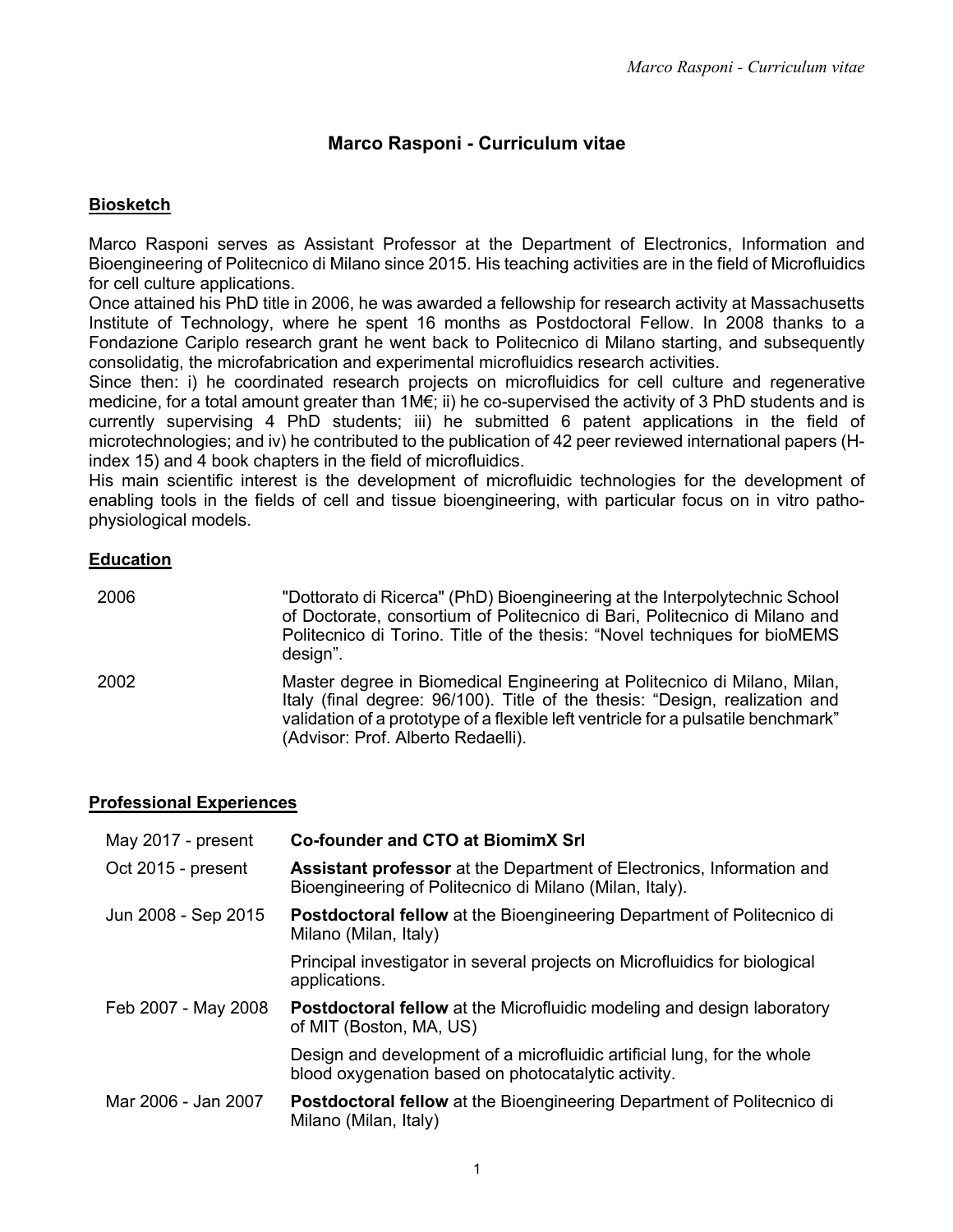|                     | Implementation of advanced computational models of microfluidic<br>devices.                                                                |
|---------------------|--------------------------------------------------------------------------------------------------------------------------------------------|
| Feb 2003 - Mar 2006 | PhD candidate in Bioengineering at Politecnico di Milano (Milan, Italy).                                                                   |
|                     | Novel techniques for BioMEMS design                                                                                                        |
| Sep 2005 - Dec 2005 | <b>Visiting PhD student</b> at the Microfluidic modeling and design laboratory<br>of MIT (Boston, MA, US)                                  |
|                     | Oxygenation and emolysis of blood in microscale artificial lung models                                                                     |
| Jan 2005 - Jul 2005 | <b>Visiting PhD student</b> at the Biofluidic Micro Systems Carnegie Mellon<br>University (Pittsburgh, PA, USA)                            |
|                     | Cells and particles sorting in microfluidic devices                                                                                        |
| Sep 2003 - Dec 2003 | Visiting PhD student at the Biozentrum (Basel, Switzerland)                                                                                |
|                     | Implementation of indentation-type atomic force microscopy strategies<br>to measure elastic modulus of biological samples (e.g. cartilage) |

#### **Experiences in project coordination**

*European projects*

| 2019 - 2023 | Coordinator of the European Project "SINERGIA" (Horizon 2020 -<br>MSCA-ITN-2019 - 860715).      |
|-------------|-------------------------------------------------------------------------------------------------|
| 2019 - 2021 | Local Coordinator of the the European Project "BrainCircuit-on-chip"<br>(ERC-2018-PoC - 842423) |
| 2019 - 2021 | Coordinator of the European Project "uKNEEversal" (Horizon 2020 -<br>MSCA-IF 2018 - 841975)     |
| 2015 - 2018 | Project Manager of the European Project "MUSICA" (Horizon 2020 –<br>MSCA-ITN-2014 -642458).     |

*Projects financed by other international bodies*

2017 - 2021 Local coordinator of the project "A 3D microfluidic osteochondral model to investigate mechanisms triggering osteoarthritis and therapeutic effects of bioactive factors produced by human nasal chondrocytes" funded by the Swiss National Foundation.

*National projects funded by national agencies*

- 2018 2021 Local coordinator of the project "Cholangiocytes-on-a-chip: a platform to identify medical therapy" funded by the Italian Ministry of Health under the Young Researcher 2016 call.
- 2017 2019 Local coordinator of the project "Creation of a national network of IIZZSS laboratories involved in the development and application of alternative methods, and in the implementation of the good laboratory practice system" funded by the Italian Ministry of Health.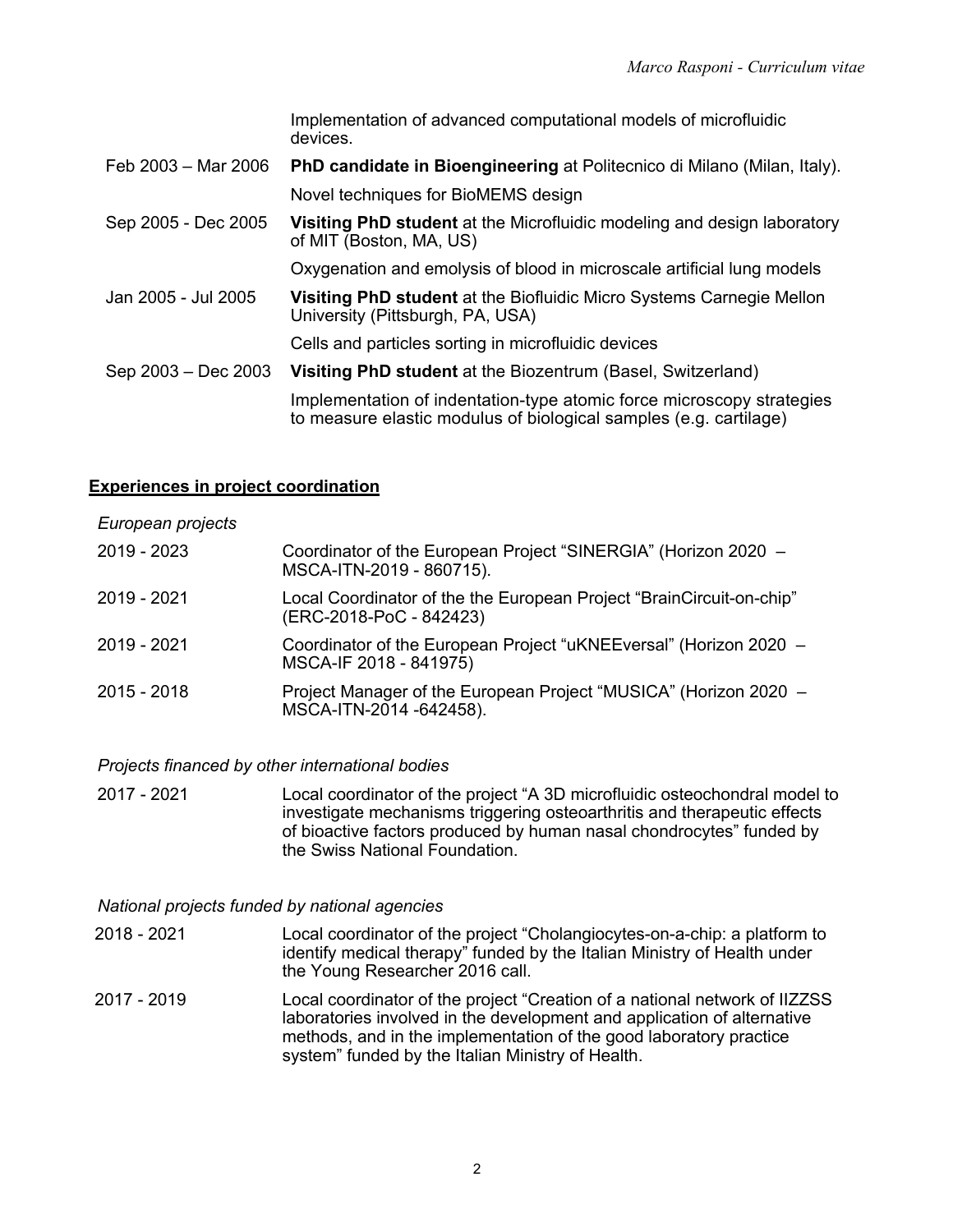| 2016 - 2017 | Local coordinator of the project "Development of methodologies<br>alternative to the animal use in the activities of diagnostics and control of<br>biological products in Zooprophylactic Institutes" funded by the Italian<br>Ministry of Health. |
|-------------|----------------------------------------------------------------------------------------------------------------------------------------------------------------------------------------------------------------------------------------------------|
|             |                                                                                                                                                                                                                                                    |

2015 - 2020 Local coordinator of the project "Selective cerebrospinal fluid hypothermia: bioengineering development and in vivo study of an intraventricular cooling device (V-Cool) for acute stroke therapy" funded by the Italian Ministry of Health under the Young Researcher 2012 call.

*National projects funded by private agencies*

| 2019 - 2022 | Coordinator of the project "uKNEEque: a 3D microfluidic osteochondral<br>model to investigate mechanisms triggering age-related joint pathologies<br>and therapeutic effects of bioactive factors produced by nasal<br>chondrocytes" funded by Fondazione Cariplo. |
|-------------|--------------------------------------------------------------------------------------------------------------------------------------------------------------------------------------------------------------------------------------------------------------------|
|             |                                                                                                                                                                                                                                                                    |

- 2013 2016 Coordinator of the project "Smart nanostructured hydrogel systems for generation of contractile cardiac organoids" funded by Fondazione Cariplo.
- 2009 2011 Coordinator of the project "Microfluidic large scale integrated devices with individual chamber control functionalized with active polymers for highthroughput screening in microscale 3D tissue models" funded by Fondazione Cariplo.

### **Teaching Experience**

- Since AY 2015-16 Professor of the course *Bioartificial Systems at the Micro and Nano Scale I*, in Biomedical Engineering at Politecnico di Milano, Italy.
- *Introduction to Lab-on-Chip technologies and biological applications* (PhD level) Prof. A Redaelli and GB Fiore. I was co-organizer of the course, inviting international lecturers: Prof. Ali Khademhosseini (Harvard Medical School), Prof. Justin Cooper-White (University of Queensland), Prof. Winnie E. Svendsen (Technical University of Denmark).

Past experience as teaching assistant in:

- *Cellular Bioengineering and Bio-Nanotechnologies* (Bachelor course level) Prof. S Vesentini in Biomedical Engineering of Politecnico di Torino
- *Micro diffusion and fluid-dynamics, fluid-structure interaction* (Master post-lauream course level) within the programme "Fundamentals of design in micro and nano technologies for bioartificial systems"
- *Fundamentals of Mechanical Bioengineering* (Bachelor course level) Prof. FM Montevecchi and Prof. G Dubini in Biomedical Engineering
- *Fundamentals of Chemical Bioengineering* (Bachelor course level) Prof. S Mantero and Prof. MC Tanzi in Biomedical Engineering

### **Honors**

2013-2015 Mentor of 3 Master theses which got a national or international award.

#### **Mentoring activities**

 $\Box$  Supervisor or co-supervisor of the PhD graduates Paola Occhetta, Francesco Piraino, Giovanni Stefano Ugolini, Roberta Visone.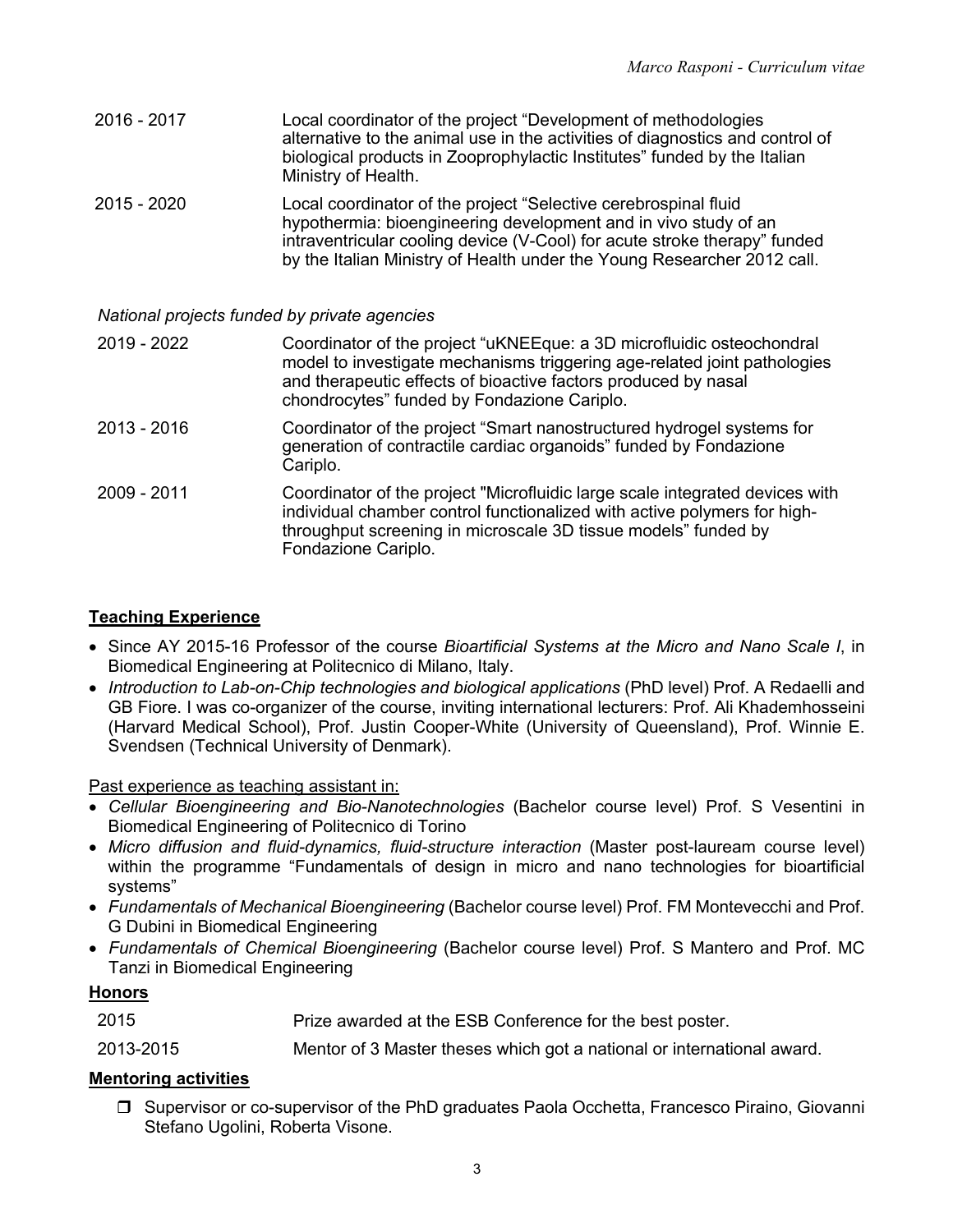- r Supervisor of the PhD students Daniela Cruz-Moreira, Andrea Mainardi, Federica Colombo, Mattia Ballerini, Erika Ferrari.
- □ Supervisor or co-supervisor for 26 Master theses, 12 Bachelor Theses in the years 2005-2019.

### **Articles in international peer-reviewed journals**

- 1. Occhetta P, Mainardi A, Votta E, Vallmajo-Martin Q, Ehrbar M, Martin I, Barbero A, Rasponi M. Hyperphysiological compression of articular cartilage induces an osteoarthritic phenotype in a cartilage-on-a-chip model. Nature Biomedical Engineering, 2019 (DOI:10.1038/s41551-019-0406- 3).
- 2. Marcuzzo S, Terragni B, Bonanno S, Isaia D, Cavalcante P, Cappelletti C, Ciusani E, Rizzo A, Regalia G, Yoshimura N, Ugolini GS, Rasponi M, Bechi G, Mantegazza M, Mantegazza R, Bernasconi P, Minati L. Hyperexcitability in Cultured Cortical Neuron Networks from the *G93A-SOD1* Amyotrophic Lateral Sclerosis Model Mouse and its Molecular Correlates. Neuroscience 2019, 416: 88-99.
- 3. Ungaro F, Colombo P, Massimino L, Ugolini GS, Correale C, Rasponi M, Garlatti V, Rubbino F, Tacconi C, Spaggiari P, Spinelli A, Carvello M, Sacchi M, Span S, Vetrano S, Malesci A, Peyrin-Biroulet L, Danese S, D'Alessio S. Lymphatic endothelium contributes to colorectal cancer growth via the soluble matrisome component GDF11. International Journal of Cancer, 2019 (DOI:10.1002/ijc.32286).
- 4. Visone R, Ugolini GS, Vinarsky V, Penati M, Redaelli A, Forte G, Rasponi M. A Simple Vacuum-Based Microfluidic Technique to Establish High-Throughput Organs-On-Chip and 3D Cell Cultures at the Microscale. Advanced Materials Technologies 2019; 4(1):1800319.
- 5. Visone R, Talò G, Occhetta P, Cruz-Moreira D, Lopa S, Pappalardo OA, Moretti M, Rasponi M. A microscale biomimetic platform for generation and electro-mechanical stimulation of 3D cardiac microtissues. APL Bioengineering, 2018; 2:046102.
- 6. Visone R, Talò G, Lopa S, Rasponi M, Moretti M. Enhancing all-in-one bioreactors by combining interstitial perfusion, electrical stimulation, on-line monitoring and testing within a single chamber for cardiac constructs. Scientific Reports, 2018; 8:16944.
- 7. Occhetta P, Pigeot S, Rasponi M, Dasen B, Mehrkens A, Ullrich T, Kramer I, Guth-Gundel S, Barbero A, Martin I. Developmentally inspired programming of adult human mesenchymal stromal cells toward stable chondrogenesis. PNAS, 2018; 115(18):4625-4630.
- 8. Occhetta P, Isu G, Lemme M, Conficconi C, Oertle P, Räz C, Visone R, Cerino G, Plodinec M, Rasponi M, Marsano A. A three-dimensional in vitro dynamic micro-tissue model of cardiac scar formation. Integr. Biol., 2018 (DOI: 10.1039/C7IB00199A).
- 9. Ugolini GS, Occhetta P, Saccani A, Re F, Krol S, Rasponi M\*, Redaelli A\*. Design and validation of a microfluidic device for blood-brain barrier monitoring and transport studies. J. Micromech. Microeng, 2018; 28 044001.
- 10. Ugolini GS, Visone R, Redaelli A, Moretti M, Rasponi M. Generating Multicompartmental 3D Biological Constructs Interfaced through Sequential Injections in Microfluidic Devices. Adv Healthc Mater. 2017; 6 (DOI: 10.1002/adhm.201601170).
- 11. Ugolini GS, Pavesi A, Rasponi M, Fiore GB, Kamm R, Soncini M. Human cardiac fibroblasts adaptive responses to controlled combined mechanical strain and oxygen changes in vitro. Elife. 2017; 6:e22847 (DOI: 10.7554/eLife.22847).
- 12. Ugolini GS, Visone R, Cruz-Moreira D, Redaelli A, Rasponi M. Tailoring cardiac environment in microphysiological systems: an outlook on current and perspective heart-on-chip platforms. Future Sci OA. 2017; 3(2):FSO191 (DOI: 10.4155/fsoa-2017-0024).
- 13. Zhang YS, Arneri A, Bersini S, Shin SR, Zhu K, Goli-Malekabadi Z, Aleman J, Colosi C, Busignani F, Dell'Erba V, Bishop C, Shupe T, Demarchi D, Moretti M, Rasponi M, Dokmeci MR, Atala A, Khademhosseini A. Bioprinting 3D microfibrous scaffolds for engineering endothelialized myocardium and heart-on-a-chip. Biomaterials. 2016; 110:45-59 (DOI: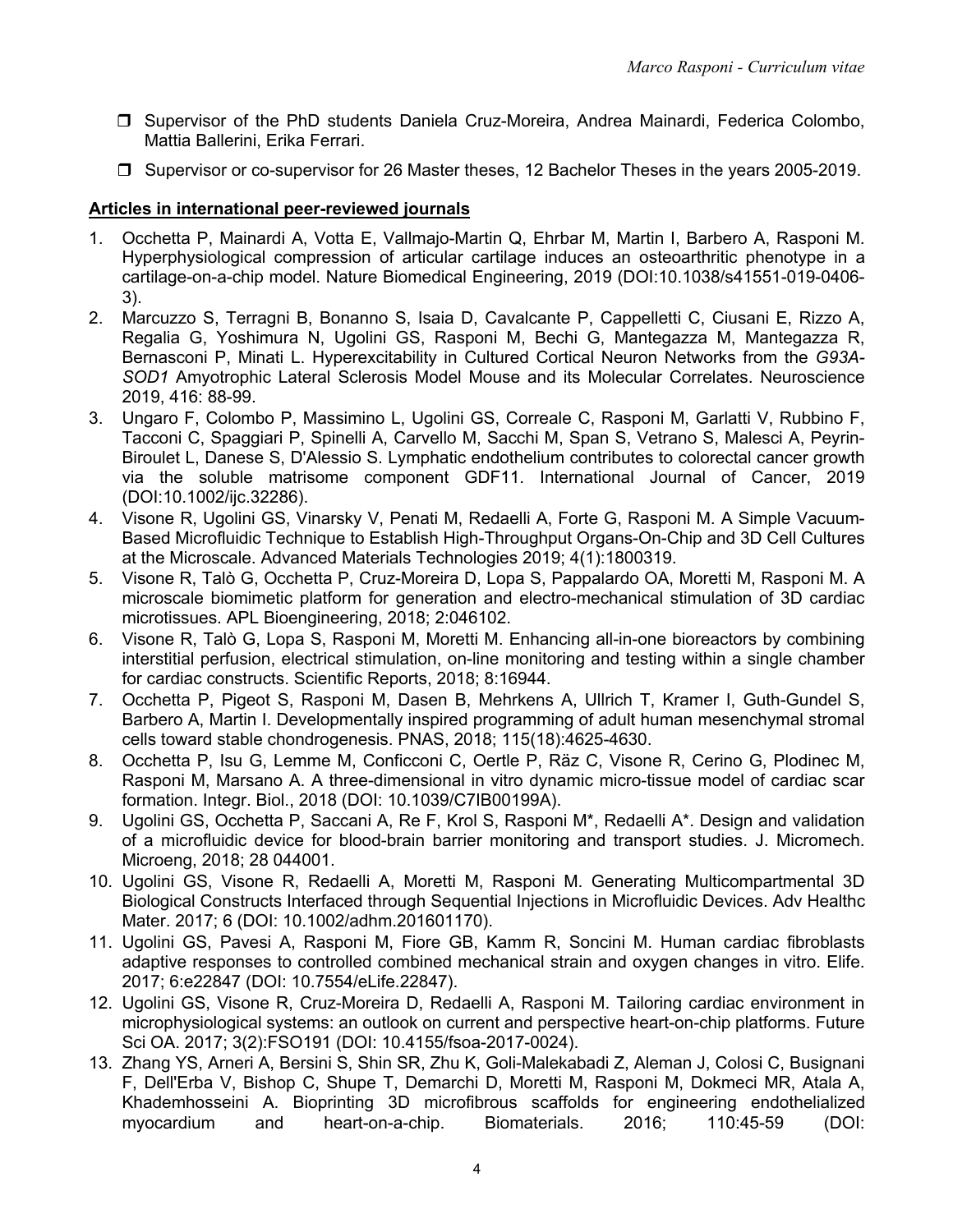10.1016/j.biomaterials.2016.09.003).

- 14. Visone R, Gilardi M, Marsano A, Rasponi M, Bersini S, Moretti M. Cardiac Meets Skeletal: What's New in Microfluidic Models for Muscle Tissue Engineering. Molecules. 2016; 21: E1128 (DOI: 10.3390/molecules21091128).
- 15. Gowran A, Rasponi M, Visone R, Nigro P, Perrucci GL, Righetti S, Zanobini M, Pompilio G. Young at Heart: Pioneering Approaches to Model Nonischaemic Cardiomyopathy with Induced Pluripotent Stem Cells. Stem Cells Int. 2016; 2016:4287158 (DOI: 10.1155/2016/4287158).
- 16. Consolo F, Dimasi A, Rasponi M, Valerio L, Pappalardo F, Bluestein D, Slepian MJ, Fiore GB, Redaelli A. Microfluidic approaches for the assessment of blood cell trauma: a focus on thrombotic risk in mechanical circulatory support devices. Int J Artif Organs. 2016; 39:184-93 (DOI: 10.5301/ijao.5000485).
- 17. Occhetta P, Glass N, Otte E, Rasponi M, Cooper-White JJ. Stoichiometric control of live cell mixing to enable fluidically-encoded co-culture models in perfused microbioreactor arrays. Integr Biol (Camb). 2016; 8:194-204 (DOI: 10.1039/c5ib00311c).
- 18. Russo L, Sgambato A, Visone R, Occhetta P, Moretti M, Rasponi M, Nicotra F, Cipolla L. Gelatin hydrogels via thiol-ene chemistry. Monatshefte fur Chemie. 2016; 147: 587-592 (DOI: 10.1007/s00706-015-1614-5).
- 19. Marsano A, Conficconi C, Lemme M, Occhetta P, Gaudiello E, Votta E, Cerino G, Redaelli A, Rasponi M. Beating heart on a chip: a novel microfluidic platform to generate functional 3D cardiac microtissues. Lab Chip. 2016; 16:599-610 (DOI: 10.1039/c5lc01356a).
- 20. Occhetta P, Licini M, Redaelli A, Rasponi M. Design of a microfluidic strategy for trapping and screening single cells. Med Eng Phys. 2016; 38:33-40 (DOI: 10.1016/j.medengphy.2015.10.009).
- 21. Ugolini GS, Cruz-Moreira D, Visone R, Redaelli A, Rasponi M. Document Microfabricated physiological models for in vitro drug screening applications. Micromachines. 2016; 7: 233 (DOI: 10.3390/mi7120233).
- 22. Dimasi A, Rasponi M, Sheriff J, Chiu WC, Bluestein D, Tran PL, Slepian MJ, Redaelli A. Microfluidic emulation of mechanical circulatory support device shear-mediated platelet activation. Biomed Microdevices. 2015;17:117 (DOI: 10.1007/s10544-015-0015-1).
- 23. Ugolini GS, Rasponi M, Pavesi A, Santoro R, Kamm R, Fiore GB, Pesce M, Soncini M. On-chip assessment of human primary cardiac fibroblasts proliferative responses to uniaxial cyclic mechanical strain. Biotechnol Bioeng. 2016; 113:859-69 (DOI: 10.1002/bit.25847).
- 24. Occhetta P, Centola M, Tonnarelli B, Redaelli A, Martin I, Rasponi M. High-Throughput Microfluidic Platform for 3D Cultures of Mesenchymal Stem Cells, Towards Engineering Developmental Processes. Scientific Reports. 2015; 5: 10288 (DOI: 10.1038/srep10288).
- 25. Pavesi A, Adriani G, Rasponi M, Zervantonakis IK, Fiore GB, Kamm R. Controlled electromechanical cell stimulation on-a-chip. Scientific Reports. 2015; 5: 11800 (DOI: 10.1038/srep11800).
- 26. Lopa S\*, Piraino F\*, Kemp RJ, Di Caro C, Lovati AB, Di Giancamillo A, Moroni L, Peretti GM, Rasponi M, Moretti M. Fabrication of multi-well chips for spheroid cultures and implantable constructs through rapid prototyping techniques. Biotechnol Bioeng. 2015; 112(7): 1457-1471 (DOI: 10.1002/bit.25557).
- 27. Rasponi M, Gazaneo A, Bonomi A, Ghiglietti A, Occhetta P, Fiore GB, Pessina A, Redaelli A. Labon-Chip for testing myelotoxic effect of drugs and chemicals. Microfluidics and Nanofluidics, 1015; 19: 935-940 (DOI: 10.1007/s10404-015-1622-0).
- 28. Occhetta P, Malloggi C, Gazaneo A, Redaelli A, Candiani G, Rasponi M. High-throughput microfluidic platform for adherent single cells non-viral gene delivery . RSC Advances. 2015; 5: 5087-5095 (DOI: 10.1039/C4RA12431F).
- 29. Occhetta P, Visone R, Russo L, Cipolla L, Moretti M, Rasponi M. VA-086 methacrylate gelatine photopolymerizable hydrogels: A parametric study for highly biocompatible 3D cell embedding. J Biomed Mater Res A. 2014; 103(6): 2109-17 (DOI: 10.1002/jbm.a.35346).
- 30. Boccafoschi F, Rasponi M, Ramella M, Ferreira AM, Vesentini S, Cannas M. Short-term effects of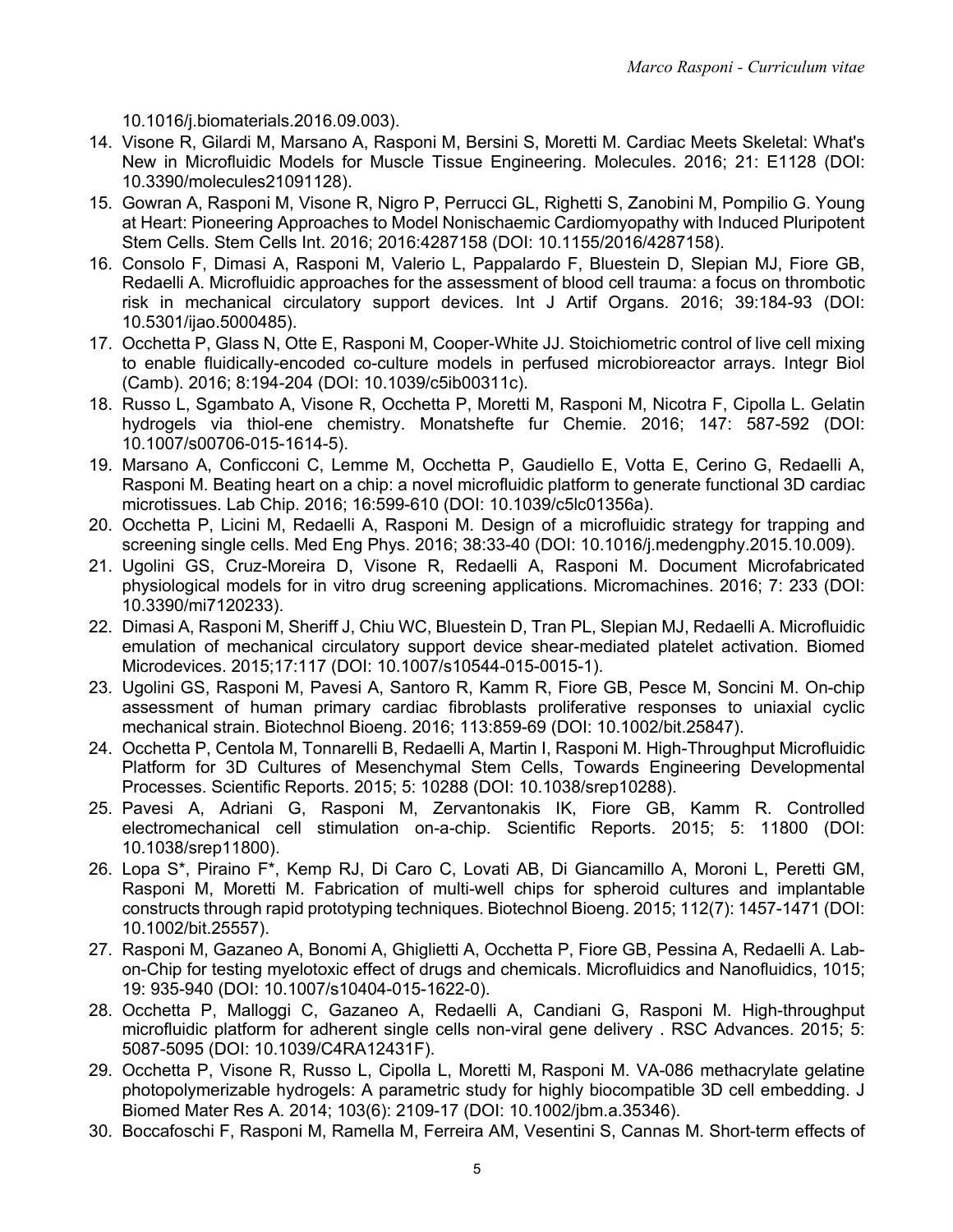microstructured surfaces: role in cell differentiation toward a contractile phenotype. J Appl Biomater Funct Mater. 2014 (DOI: 10.5301/JABFM.5000186).

- 31. Occhetta P, Sadr N, Piraino F, Redaelli A, Moretti M, Rasponi M. Fabrication of 3D cell-laden hydrogel microstructures through photo-mold patterning. Biofabrication. 2013. 5(3): 035002 (DOI: 10.1088/1758-5082/5/3/035002).
- 32. Pennella F, Rossi M, Ripandelli S, Rasponi M, Mastrangelo F, Deriu MA, Ridolfi L, Kähler CJ, Morbiducci U. Numerical and experimental characterization of a novel modular passive micromixer. Biomedical Microdevices. 2012. 14(5): 849-862 (DOI: 10.1007/s10544-012-9665-4).
- 33. Biffi E, Piraino F, Pedrocchi A, Fiore GB, Ferrigno G, Redaelli A, Menegon A, Rasponi M. A microfluidic platform for controlled biochemical stimulation of twin neuronal networks. Biomicrofluidics. 2012. 6 (2): 24106-2410610.
- 34. Piraino F\*, Camci-Unal G\*, Hancock MJ\*, Rasponi M, Khademhosseini A. Multi-gradient hydrogels produced layer by layer with capillary flow and crosslinking in open microchannels. Lab on a Chip. 2012. 12(3): 659-661.
- 35. Biffi E, Menegon A, Piraino F, Pedrocchi A, Fiore GB, Rasponi M. Validation of long-term primary neuronal cultures and network activity through the integration of reversibly bonded microbioreactors and MEA substrates. 2011. Biotechnol Bioeng 2012; 109(1): 166-175.
- 36. Hancock MJ\*, Piraino F\*, Camci-Unal G\*, Rasponi M, Khademhosseini A. Anisotropic material synthesis by capillary flow in a fluid stripe. Biomaterials 2011; 32(27):6493-504.
- 37. Selimović Ś\*, Piraino F\*, Bae H, Rasponi M, Redaelli A, Khademhosseini A. Microfabricated polyester conical microwells for cell culture applications. Lab on a Chip 2011; 11(14):2325-32.
- 38. Pavesi A, Piraino F, Fiore GB, Farino MK, Moretti M, Rasponi M: How to embed three-dimensional flexible electrodes in microfluidic devices for cell culture applications. Lab on a Chip 2011; 11(9):1593-5.
- 39. Rasponi M, Piraino F\*, Sadr N\*, Laganà M, Redaelli A, Moretti M. Reliable magnetic reversible assembly of complex microfluidic devices: fabrication, characterization, and biological validation. Microfluidics and Nanofluidics 2011; 10(5):1097-1107.
- 40. Rasponi M, Ullah T, Gilbert RJ, Fiore GB, Thorsen TA. Realization and efficiency evaluation of a micro-photocatalytic cell prototype for real-time blood oxygenation. Med Eng Phys 2011; 33(7):887- 92.
- 41. Gilbert R, Park H, Rasponi M, Redaelli A, Gellman B, Dasse KA, Thorsen TA. Computational and functional evaluation of a microfluidic blood flow device emulating the pulmonary capillary microcirculation, ASAIO Journal, 2007; 53(4):447-455.
- 42. Rasponi M, Fiore GB, Redaelli A, Montevecchi FM, Fumero R. A reliable method for prototyping flexible physilogic-like behaving left ventricles for studying mitral valve surgical corrections, Journal of Mechanics in Medicine and Biology. 2006; 6(1): 101-7.

# **Patents**

Marco Rasponi activities led to the publication of 4 international patent applications and 1 national patent application.

# *International Patents*

Visone R, Ugolini GS, Rasponi M. Microfluidic device for electrical measurement and/or stimulation. 2019 (DR/19161/PCT)

Ugolini GS, Visone R, Redaelli A, Moretti M, Rasponi M. 3D cellular constructs in micrometric scale. 2017 (PCT/IB2017/058458).

Rasponi M, Occhetta P, Redaelli A. Microfluidic device and relative method for the generation and/or culture and/or maturation of three-dimensional cell and/or tissue constructs. 2015 (PCT/IB2016/052410).

Slepian M. Bluestein D, Rasponi M, Redaelli A. Methods, devices, and systems for microfluidic stress emulation (WO2016033455, 2014-08-29).